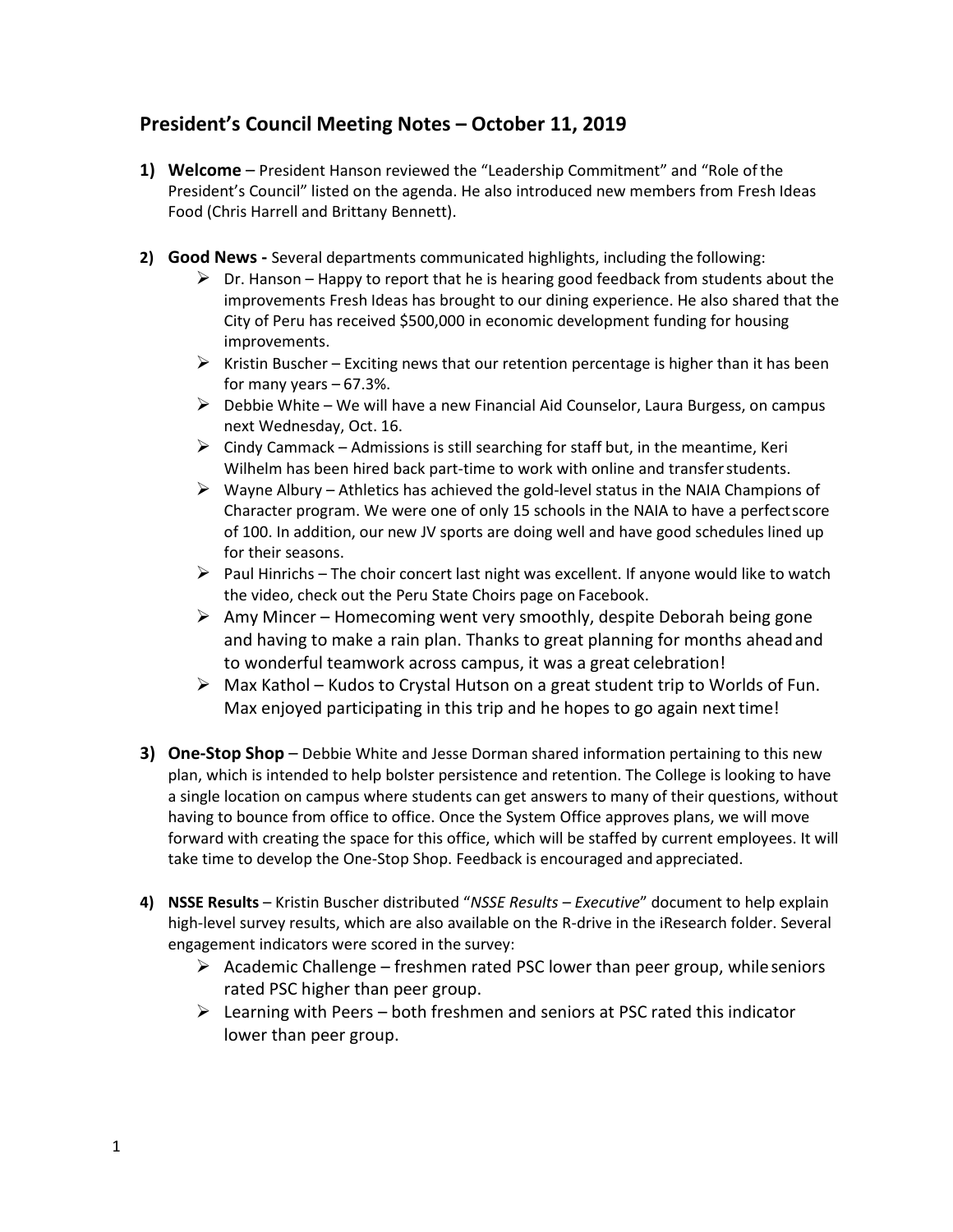- Ø Experiences with Faculty seniors at PSC rated "*effective teaching practices*" higher than peer group, while freshmen rated "*student-faculty interaction*" slightly higher than peer group.
- Ø Campus Environment freshmen rated "*supportive environment*" significantly lower than peer group, while seniors rated "*quality of interactions*" higher than peer group.

Kristin also reviewed freshmen and senior comparisons in the areas of "*High Impact Practices Participation*" and "*Overall Experience*". Dr. Hanson noted that these are all areas that influence student success and inform the way we work with students.

## **5) Updates**

a. City Water update – Dr. Hanson reported that the City is still facing many issues from the flood. They are working on a long-term solution for the town's water supply. The four possibilities were recently reduced to three, as the Rural Water option was eliminated because it will not provide enough water for the community. FEMA funding will affect the solution selected by the City Council. Dr. Hanson invited all to attendthe next Council meeting on October 21 for updates on this and other importanttopics.

Dr. Hanson is also working with Becca Jewell to develop a Long-Term Recovery Committee (LTRC) to help coordinate recovery efforts for Peru. This committee will include Senator Slama and representatives from the City, the College & Foundation, NRD, County, etc. There was a nice report on B103 recently with flood updates from Senator Slama. She is doing a good job of keeping the flood concerns in the news. In addition, the imPERUving as oNE group is working with Mayor Reeves to publish a biweekly Flood Response Report for the community.

- b. Online Recruitment Dr. Hanson reported that the College has signed a three-year contract with Archer Education to move forward with a new approach to marketing our online programs. Archer offers a support team that will provide quick turnaround in answering inquiries about online offerings. Jesse Dorman noted that, because of Archer's marketing work, we hope to see an increase in online enrollment as early as January 2020. Jesse added that we are excited about this new teamwork approach. Archer's professionalism is impressive and we are already learning best practices from them.
- c. Facilities Jill McCormick reported on the following projects:
	- $\triangleright$  Winterizing is underway across campus.
	- $\triangleright$  Facilities hosted people from Wayne State facilities department to learn from one another.
	- $\triangleright$  We are going out for bids on the ADA project in the next few weeks.
	- $\triangleright$  Looking at plans to remedy the erosion control problem at the Oak Bowl.
	- $\triangleright$  Work continues on the Field House project.